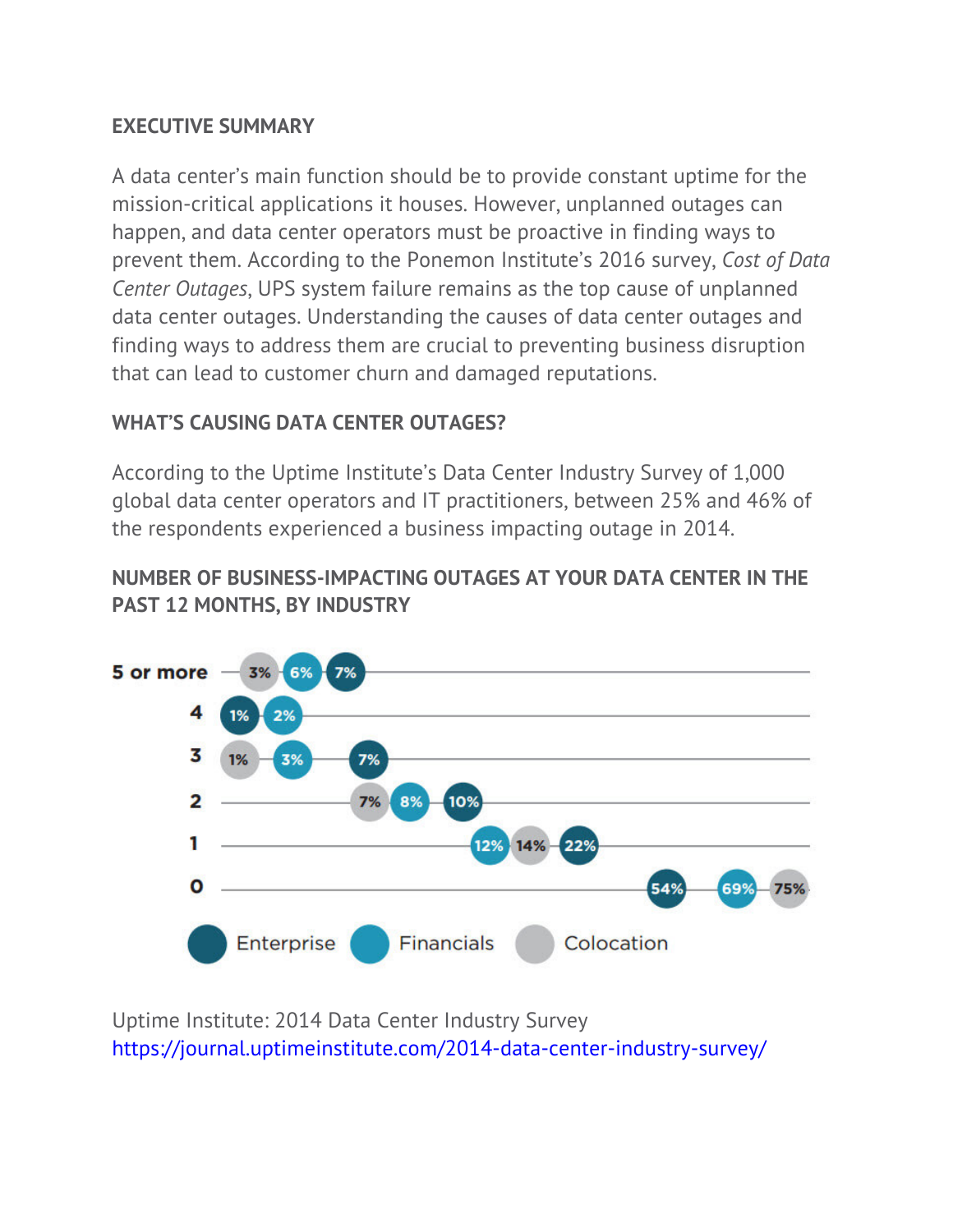A study commissioned by Emerson detailed the causes of data center outages and cited battery failure, cybercrime, and human error as the top three reasons. UPS system failure, which accounts for one-quarter of all root causes, remains as the top cause of unplanned data center outages.



Sponsored by Emerson Network Power Independently conducted by Ponemon Institute LLC http://www.emersonnetworkpower.com/en-US/Resources/Market/Data-Center/Latest-Thinking/Ponemon/Pages/2016-Cost-of-DataCenter-Outages-Report.aspx

The Uptime Institute, citing the Emerson work, adjusted the results to equal 100% to show **battery failure and human error being responsible for more than 50% of all outages.**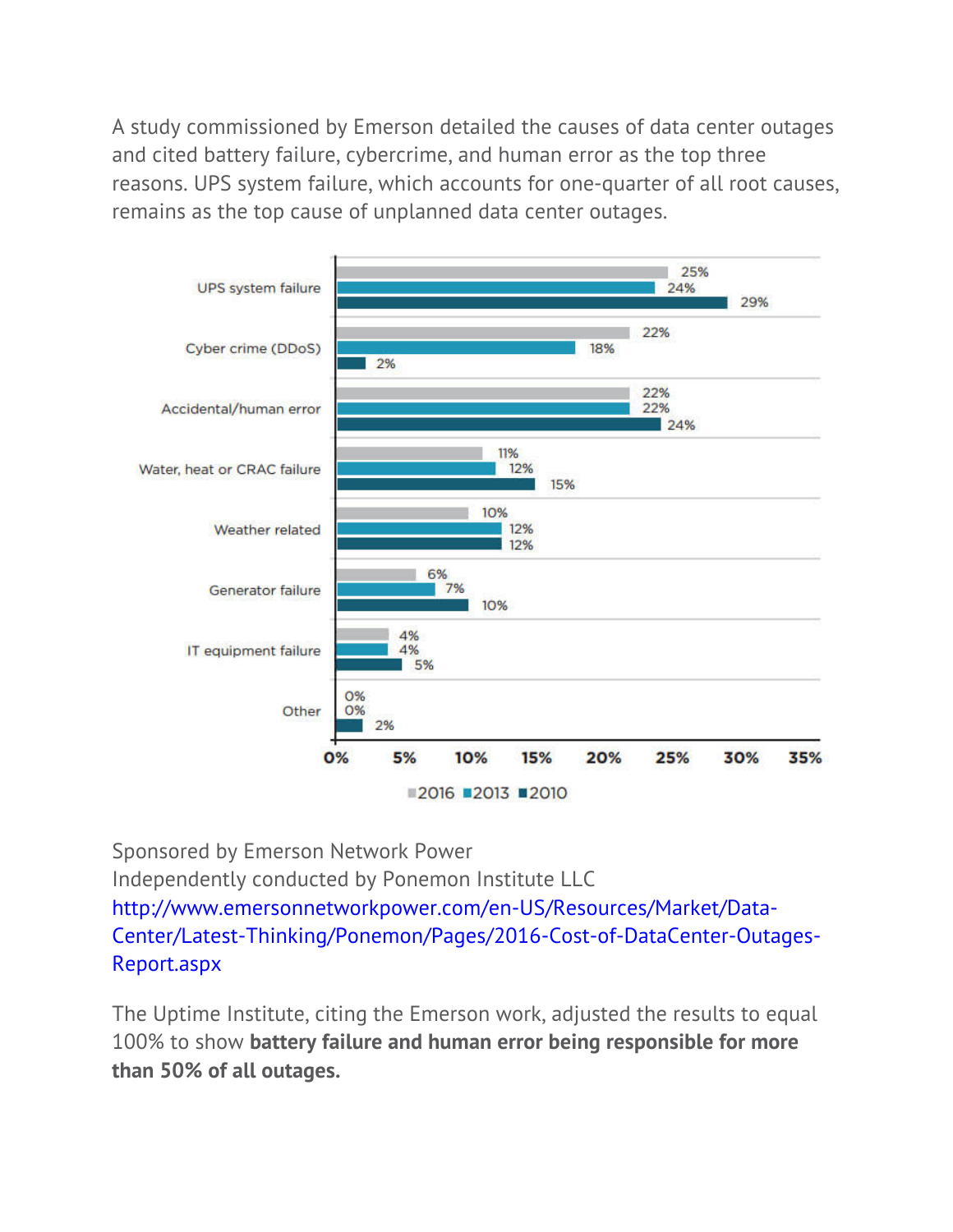

*Primary root causes or reported unplanned outages.*

These unplanned outages have a significant impact on mission-critical applications and cost businesses millions of dollars each year.

Uptime Institute: Data Center Outages, Incidents, and Industry Transparency https://journal.uptimeinstitute.com/data-center-outages-incidents-industrytransparency/

# **HOW MUCH DOES AN UNPLANNED OUTAGE COST?**

According to the Electric Power Research Institute (EPRI), 98% of power outages last less than 10 seconds. But imagine how much it can cost your business if your mission critical applications fail for a mere 10 seconds.

Ponemon Institute's 2016 survey showed that the overall average cost of data center outage is \$740,357—a significant 38% increase since 2010.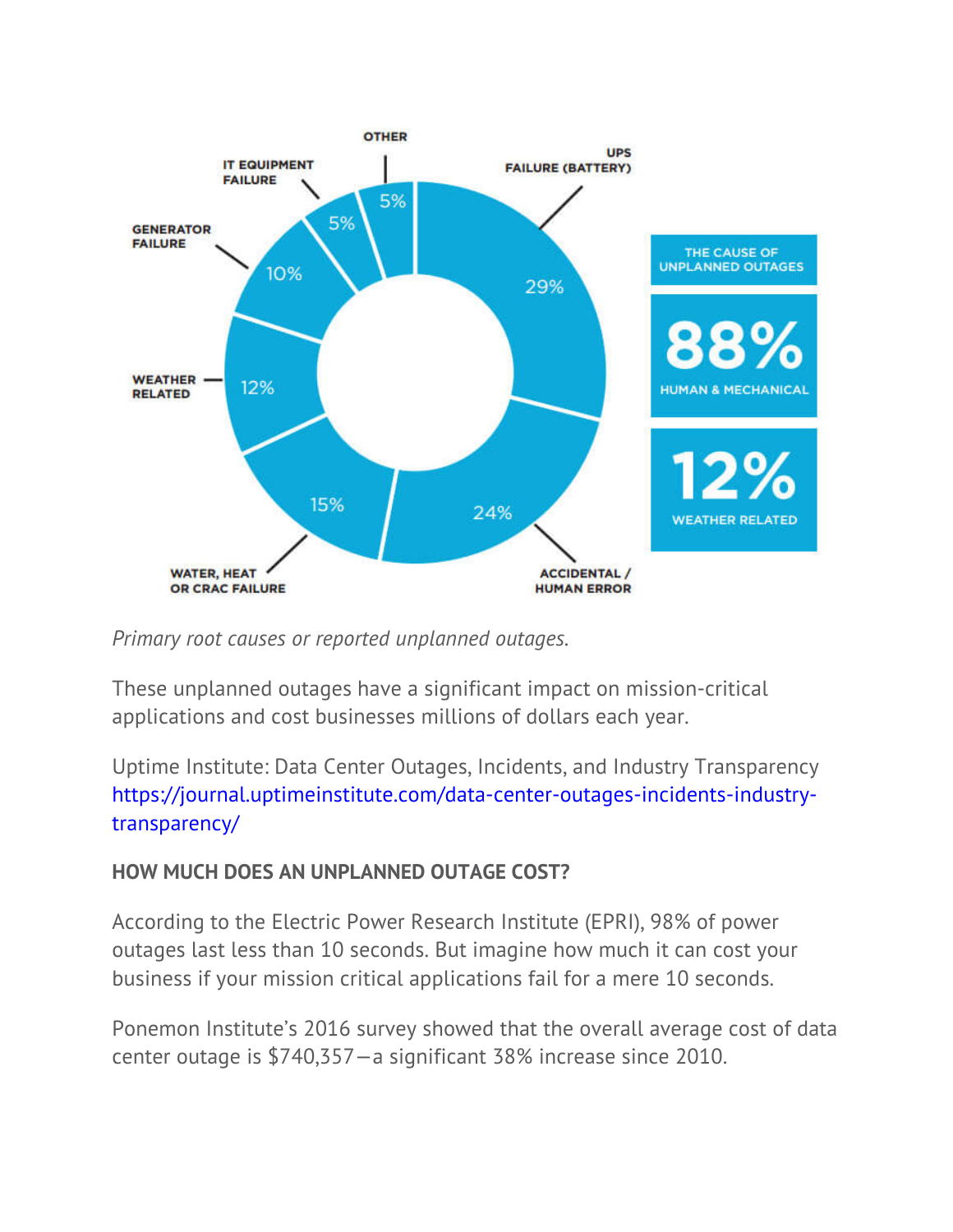#### **COST FOR PARTIAL AND TOTAL SHUTDOWN**



Sponsored by Emerson Network Power

Independently conducted by Ponemon Institute LLC http://www.emersonnetworkpower.com/en-US/Resources/Market/Data-Center/Latest-Thinking/Ponemon/Pages/2016-Cost-of-DataCenter-Outages-Report.aspx

An unplanned outage has serious business consequences in terms of lost revenue, lost customers, and lost brand loyalty.

"*The complexity of today's data centers continues to create challenges for organizations as they architect and manage their IT infrastructure to reduce costly interruptions*"

**Steve Hassell, President, Data Center Solutions, Emerson Network Power, 2016**

### **WHAT CAN YOU DO TO PREVENT DATA CENTER OUTAGES?**

The root causes of data center outages can be prevented through these proactive strategies: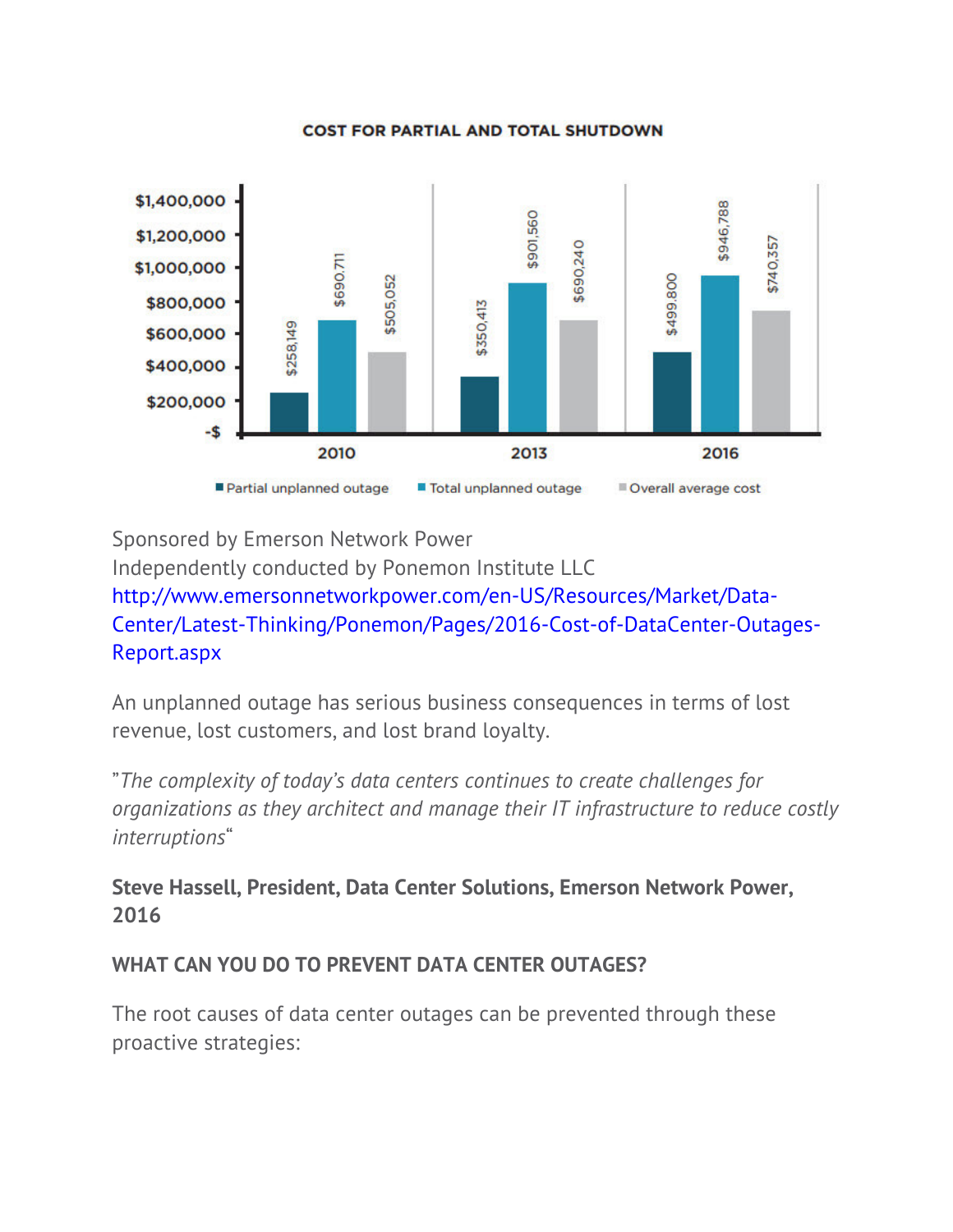

### **UPS SYSTEM FAILURE**

Emerson's white paper on battery management recommends regularly monitoring UPS batteries' ambient temperature and cell voltages to keep track of their status. Follow battery maintenance best practices when performing capacity testing and do it regularly.



### **Cybercrime (DDoS**

Security must be addressed at every level especially since cybercrime has become the second leading cause of unplanned outages. To increase resistance against attacks, data center operators should perform regular system audits and ensure that their compliance certifications are updated. They can also leverage DDoS security solutions to help defend against sophisticated attacks. Automating security management to simplify patch management and provide early detection of attacks can also help in preventing unplanned outages due to cybercrime.



#### **Accidental/human error**

Accidental/human error still accounts for 22% of unplanned outages, with no change from Ponemon's last survey in 2013. It should be noted that there is no significant progress in mitigating what should be an avoidable cause of an unplanned outage.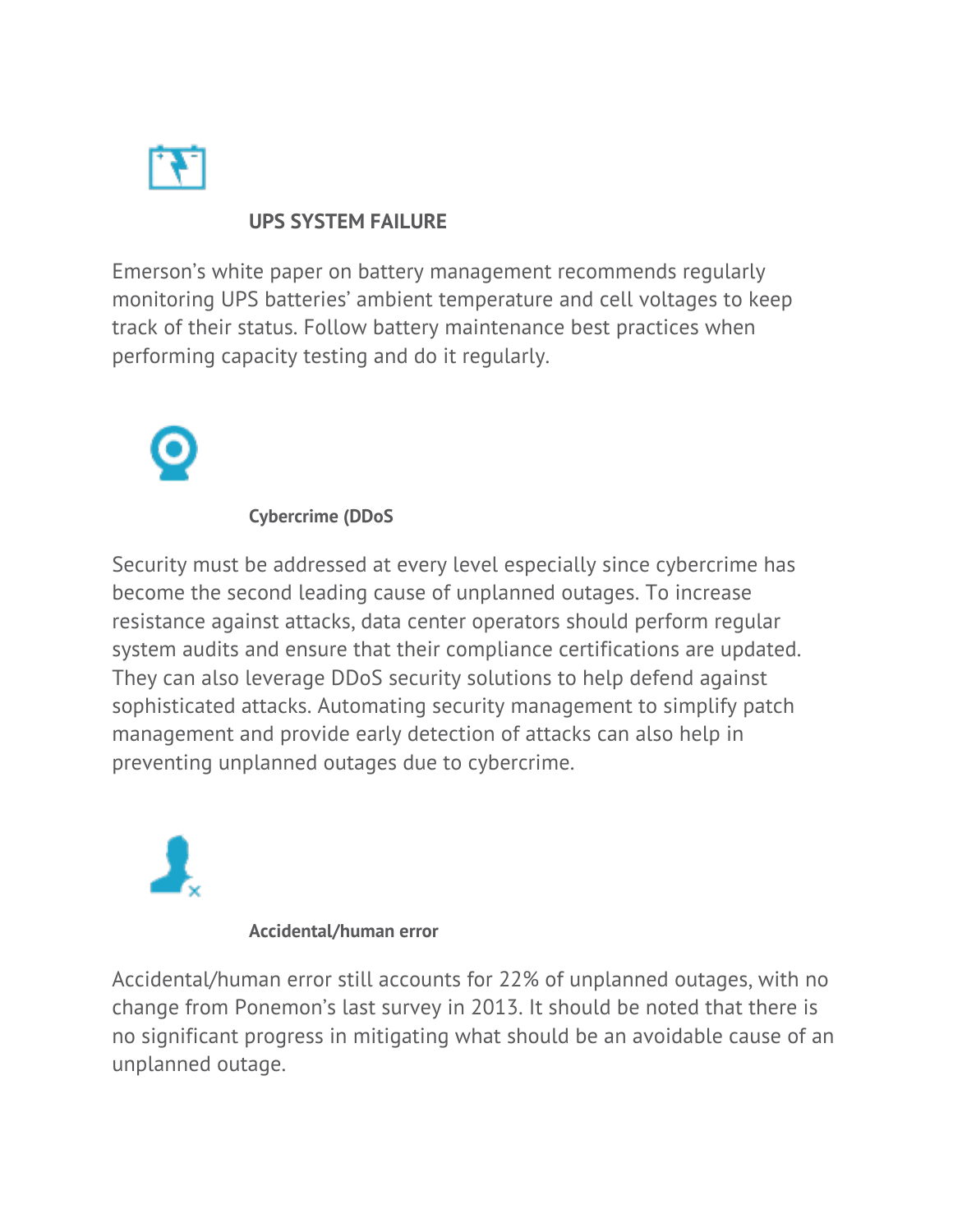Conducting regular and comprehensive training for data center staff should be a top priority. You can also document methods of procedure (MOPs) for performing complex actions to minimize errors and ensure desired outcomes. Operators can reduce downtime by making sure that only experienced professionals are monitoring, maintaining, and managing the power and infrastructure 24/7.



**Water, heat or CRAC failure**

Utilizing N+1 redundancy, establishing good load management, and performing regular preventive maintenance can help mitigate outages due to water, heat or CRAC failures. Optimizing the air flow in your data center by adopting a cold-aisle strategy will also help.



Natural disasters are inevitable but taking precautionary measures ahead of time can minimize the impact of an outage. Ensure that your disaster recovery plan and backup diesel generators are tested regularly.



**Generator failure**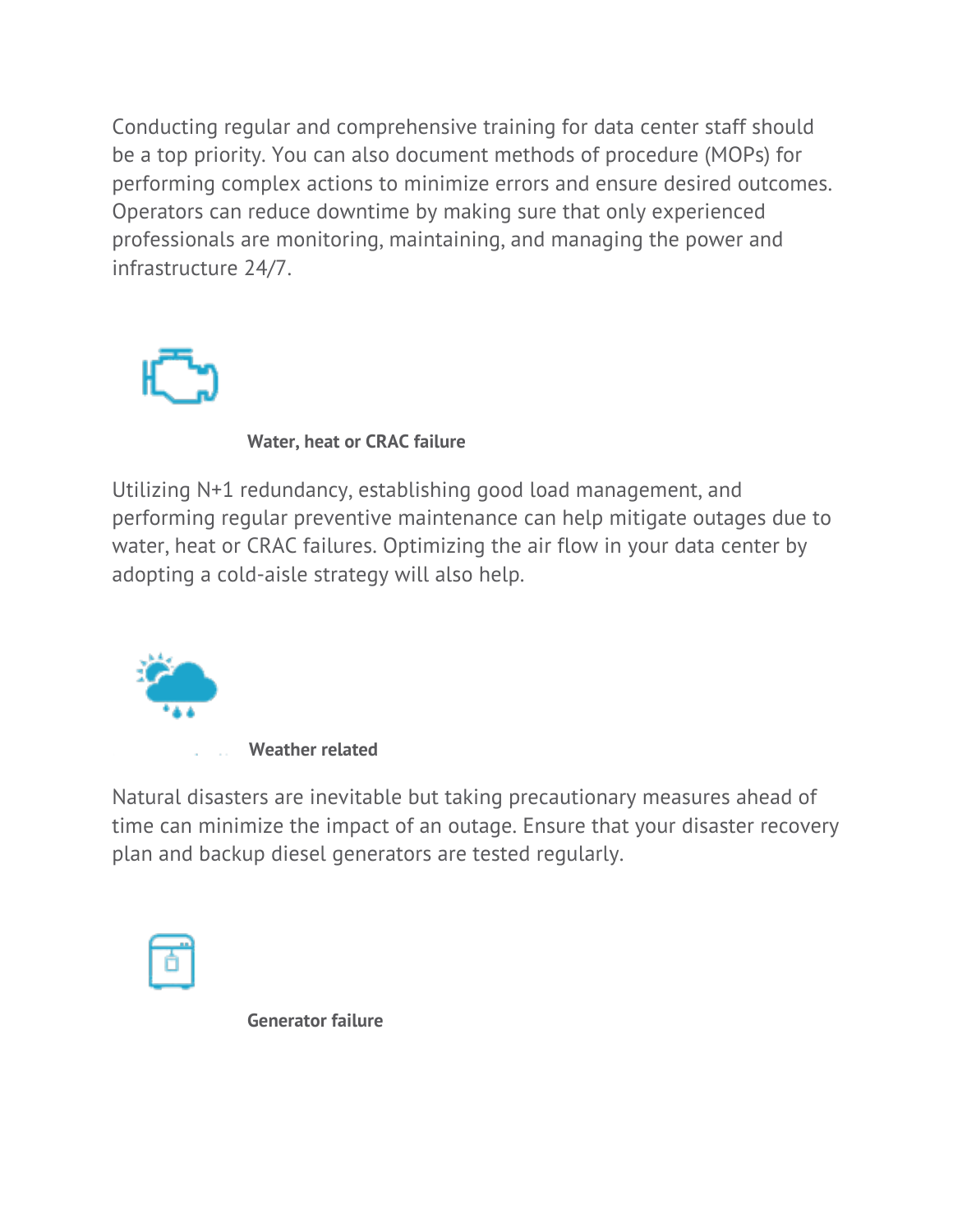Though generator failures account for just 6% of outages, it is still important to test generators and switchgears regularly. Utilizing N+1 redundancy and performing preventive maintenance should be a priority.



### **IT equipment failure**

Perform daily physical inspections to ensure that all systems are in excellent working condition. Utilizing N+1 redundancy in your data center can also mitigate infrastructure failures.

Businesses with mission-critical applications and sensitive enterprise data should consider colocating with a fully redundant and compliant data center with an excellent uptime track record. Today's leading colocation facilities are designed with resilient critical systems, a redundant battery backup and cooling system, and experienced professional data center managers.

365 Data Centers offers colocation services that have provided 100% uptime for more than ten years.

# **HOW HAS 365 DATA CENTERS AVOIDED OUTAGES?**

# **It's not the design. It's the attention to detail.**

With a long, reliable operating history, 365 Data Centers has maintained 100% uptime through 100 power outages, 56 lightning storms, 5 hurricanes, 563 hailstorms, and 389 floods, among other incidents. Our experienced site managers and technicians have been managing the sites and pride themselves on maintaining uptime. We maintain a rigorous daily inspection of all components of power distribution and cooling. We regularly test our equipment and pro-actively prepare for major weather events. We've been able to avoid customer-impacting outages during 9/11, Hurricane Sandy, Hurricane Katrina and the Northeast Blackout of 2003.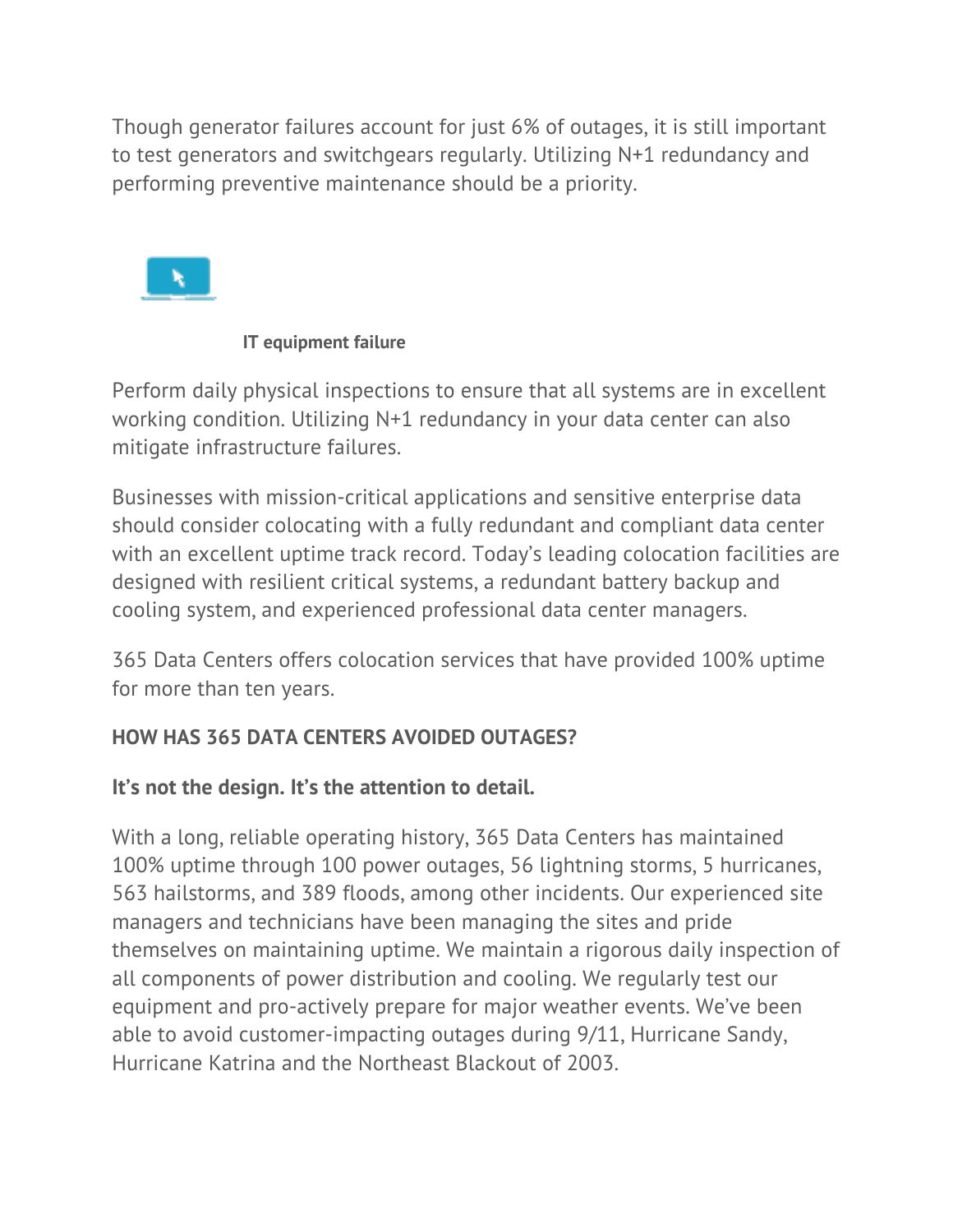# **WHY COLOCATE WITH 365 DATA CENTERS?**

Using a combination of sophisticated systems, state-of-the art infrastructure, processes, and experienced technicians, 365 Data Centers has provided 100% uptime for more than ten years.

Our facilities are highly redundant with N+1 uninterruptible power systems (UPS), automatic transfer switches, and on-site backup generators. All 10 of our colocation facilities and processes are compliant with HIPAA, PCI, SSAE 16, and ISAE 3402.

# **CONCLUSION**

Expensive and complex designs do not guarantee higher availability. In fact, increased complexity can lead to more downtime if the infrastructure is not professionally and rigorously managed, monitored and maintained.

Maintaining a disciplined schedule of daily inspection and pro-active maintenance is critical to maintaining uptime. With the help of an experienced technical staff and detailed methods and procedures, you'll ensure that your business operations avoid disruption.

# **REFERENCES**

http://www.emersonnetworkpower.com/en-US/About/NewsRoom/NewsReleases/Pages/Emerson-Network-Power-Study-Says-Unplanned-Data-Center-Outages-CostCompanies-Nearly-9000-Per-Minute-.aspx

http://www.emersonnetworkpower.com/documentation/en-US/Resources/Market/Data-Center/Library/White-Papers/Documents/ProactiveBattMon.pdf

http://www.emersonnetworkpower.com/en-US/Resources/Market/Data-Center/Library/infographics/Pages/Cost-of-Downtime.aspx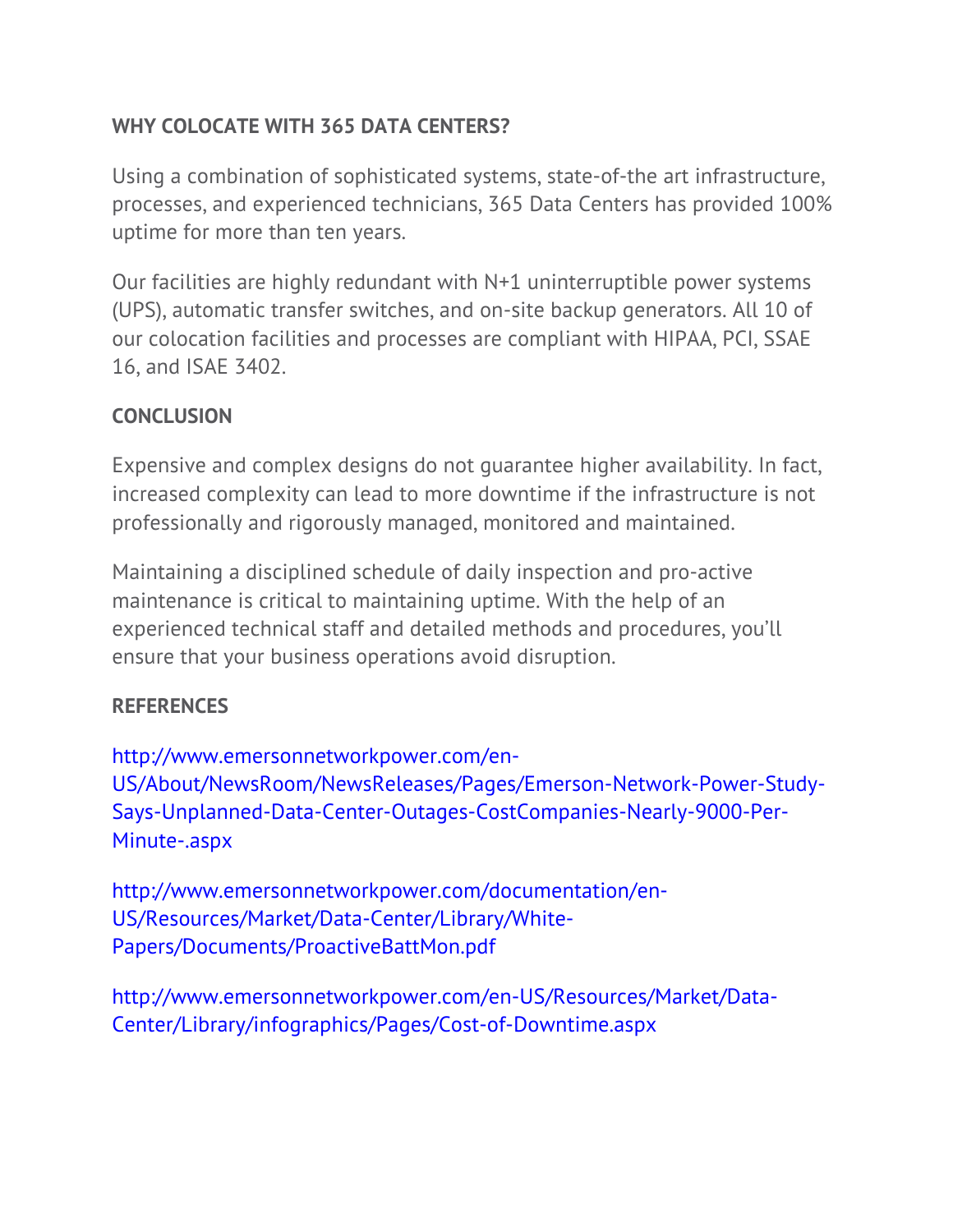http://www.emersonnetworkpower.com/en-US/Resources/Market/Data-Center/Latest-Thinking/Ponemon/Pages/2016-Cost-of-Data-Center-Outages-Report.aspx

https://journal.uptimeinstitute.com/2014-data-center-industry-survey/

https://journal.uptimeinstitute.com/data-center-outages-incidents-industrytransparency/

https://www.a10networks.com/sites/default/files/A10-SB-19140-EN.pdf

https://journal.uptimeinstitute.com/the-making-of-a-good-method-ofprocedure/